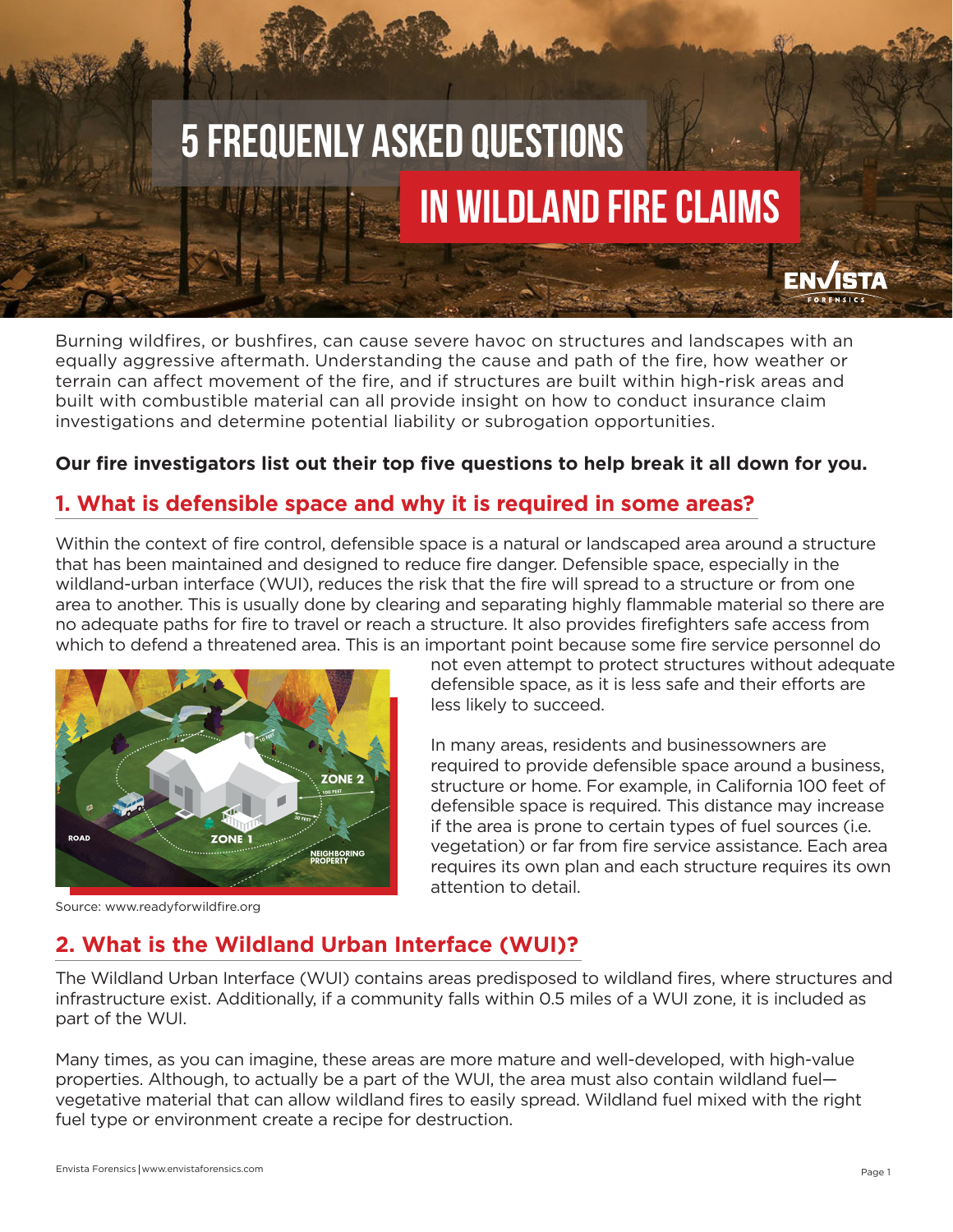#### **The Federal Register splits the WUI into two categories, of which they define as:**

**• Intermix WUI.** Lands that contain at least one housing unit per 40 acres (16 ha), in which vegetation occupies more than 50% of terrestrial area; a heavily vegetated intermix WUI is an area in which vegetation occupies over 75% of terrestrial area (at least 5 km<sub>2</sub>).

**• Interface WUI.** Lands that contain at least one housing unit per 40 acres (16 ha), in which vegetation occupies less than 50% of terrestrial area (at least  $2.4 \text{ km}$ <sub>2</sub>).

If we've learned anything in the past few years it's that wildfires are getting more destructive and a lot of that is because of the expanse of infrastructure within WUI zones. With population increases occurring in both the WUI and surrounding rural areas, more structures have been constructed, some of which with combustible material. Stricter codes have been put into place to try and limit the destruction that could be caused from a fire, such as Hazard Mitigation Planning.

According to FEMA, "Hazard mitigation reduces loss of life and property by minimizing the impact of disasters. This begins with state, tribal and local governments identifying natural disaster risks and vulnerabilities that are common in their area. After identifying these risks, they develop long-term strategies for protecting people and property from similar future events. Mitigation plans are key to breaking the cycle of disaster damage, reconstruction and repeated damage."

# **3. Why does a wildfire travel uphill faster than downhill? And, why is this relevant?**

into a raging inferno consuming large swaths If you think about a car rolling down a hill, common sense dictates that gravity and the slope of the hill will determine the increase in speed of the vehicle. It does not work that way during a wildfire. There are several important items that govern all wildfires— fuel, weather and topography. Depending on these factors, a fire can extinguish itself fairly quickly, or it can turn

of land.

The answer to this question is topography. Wind always travels up a slope versus down a slope, so the wind acts as a vehicle to push the fire uphill. From a more scientific point of view, fire, and the associated heat produced, travels vertically and to a point outward from the main fire. This causes preheating of the vegetation up the slope making it easier to ignite as the fire moves forward. The steeper the slope, the faster the fire travels up. This typically works in reverse going downhill as the fire, or heat, is not able to preheat the vegetation, thus the slower the fire spreads. Depending on where a property or home is located, given topography, this could affect their policy in terms of coverage.



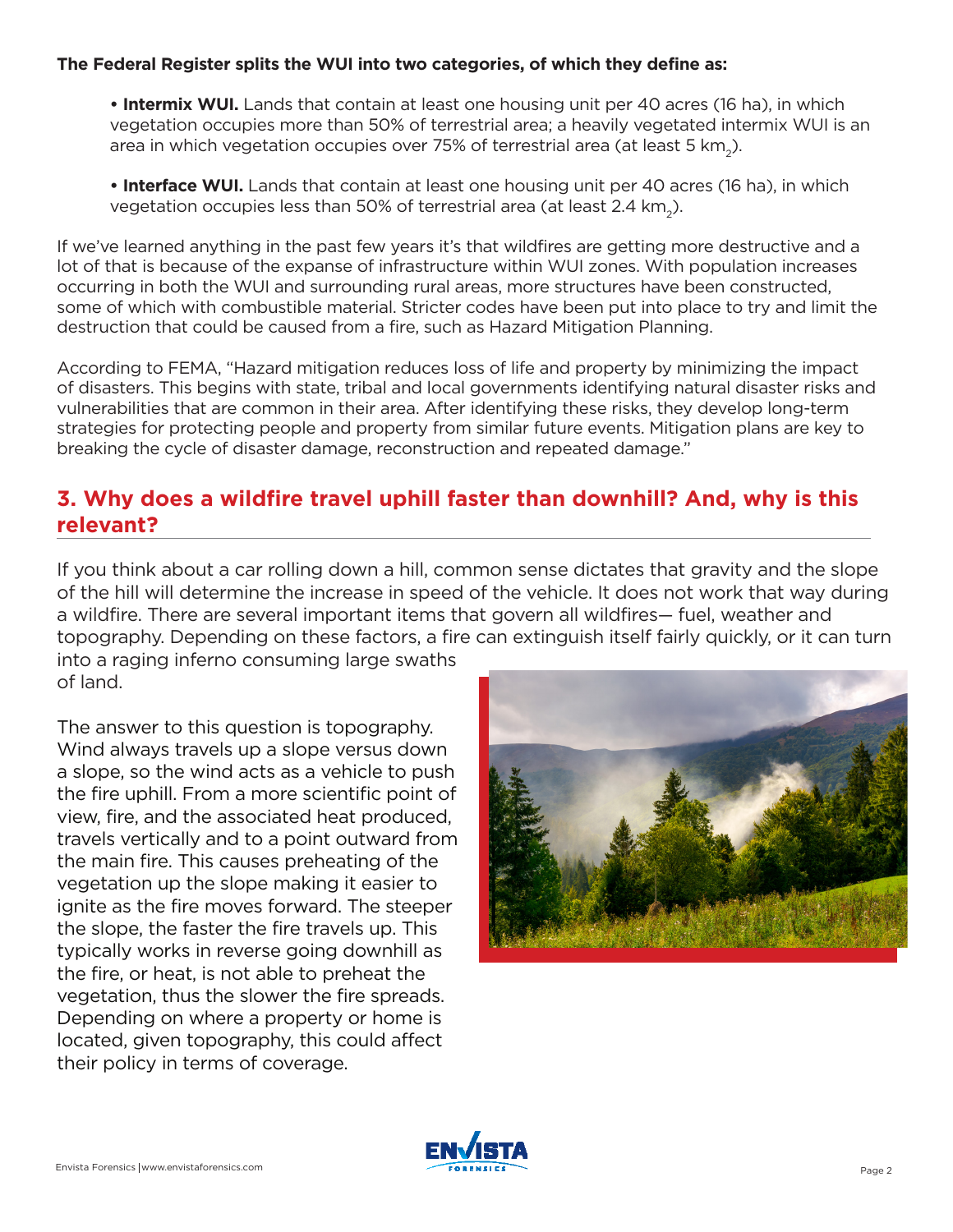# **4. How far can embers travel from a wildland fire?**

This is a bit of a tricky question because depending on the particular fire, the answer can be all over the chart. However, in looking at the research that has been conducted on this topic, of which is not much, one could speculate that once airborne, these burning embers or firebrands can travel from one quarter to one mile in the wind. In order to better understand how far an ember can travel, one must understand some of the science associated with this topic.

## **Fuel**

For any specific fire, the first thing to take into account is the type or types of fuel. This is the biggest variable. One must take into account the density of the ember and the surrounding fuels or vegetation. Vegetation that contain resin (or sap) can make for a longer smoldering ember, as well as embers with greater density. The wind carries hot embers farther. Multiple types of vegetation contain the necessary composition and density to be a longlasting ember. Pine needles, manzanita and oak are the most common in California.

## **Wind Speed**

The time an ember smolders is a set time based on the composition and size of the ember or fuel. Regardless of the wind speed, the ember will smolder for a certain amount of time based on density and vegetation. The wind speed can make that time convert to distance, i.e. embers in a 40 mph wind will theoretically not travel as far as those in a 60 mph wind.

#### **Humidty**

This can be relative (air) humidity or fuel moisture. The relative humidity is less relevant once the fire gets going. Where the ember lands can be a bigger issue. If the fuel that the ember lands on has a higher moisture percentage, it will be harder for the ember to get that item to its ignition temperature. The drier the item is, the easier the ember can get it burning.

An important dynamic is the larger the fire the higher the smoke column. Embers can be carried up into the smoke column as well as blown out in front of the leading edge (head) of the fire. The higher the smoke column the further the wind can carry the ember. Most studies show a max distance of one mile from the head of the fire in the direction the wind is blowing.

# **5. Can you fully rely on the fire department's investigative report?**

The answer is not as straightforward as one may think. All fire investigators assigned to a fire department, fire marshal's office or other public agency strive to do a professional and thorough fire investigation to the level of their respective knowledge, skills and abilities. With approximately 80 percent of all fire departments in the U.S., specifically, being staffed by volunteers, their level of investigative expertise creates a challenge when it comes to answering this question. Additionally, not all public sector fire investigators are trained in the same way or are comparatively up to the same level. Some investigators receive extensive training, while others receive minimal, if any, training.